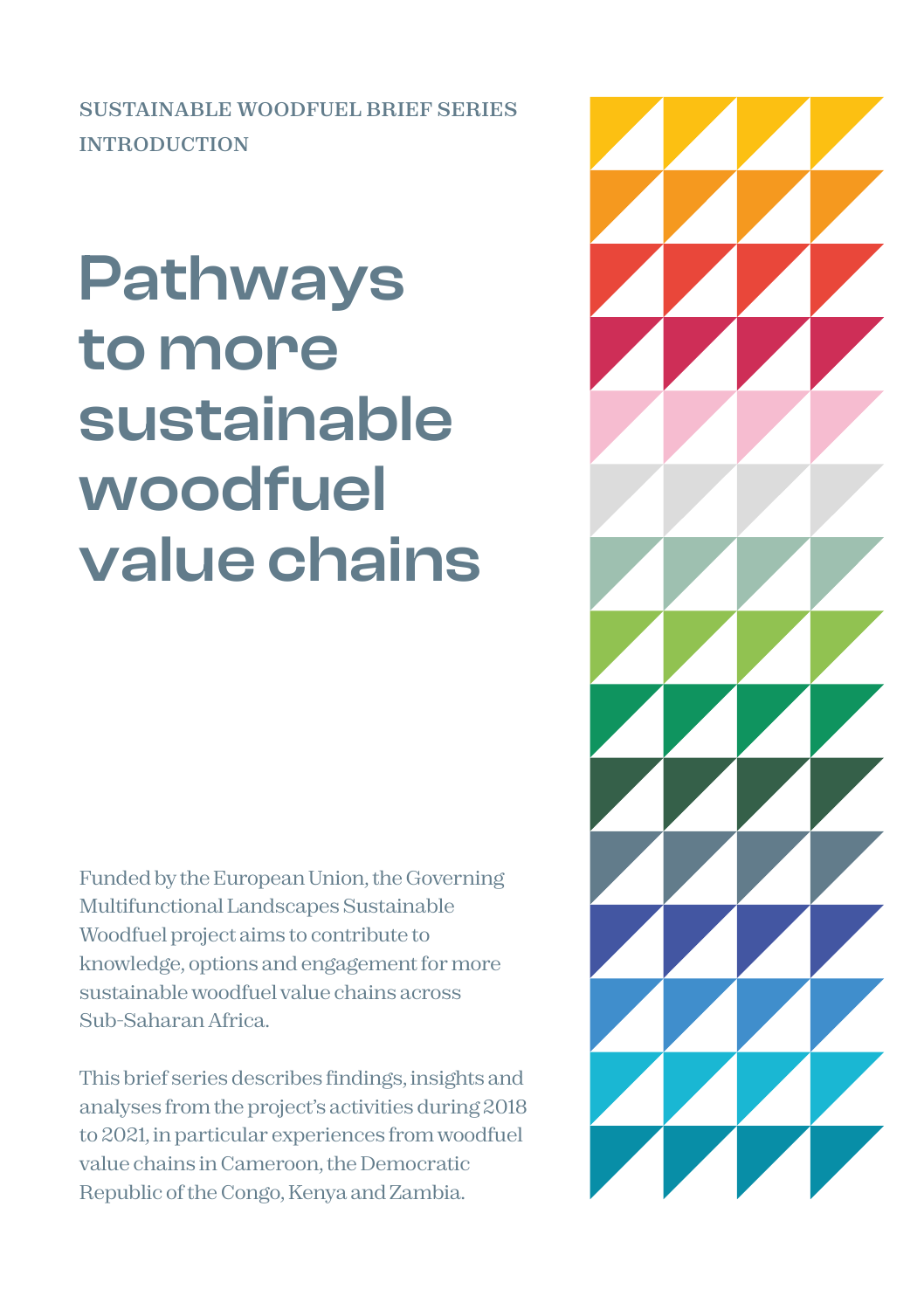## **What is sustainable woodfuel?**

**Woodfuel is the main source of energy for cooking for over 60% of households in Sub-Saharan Africa, contributing to the food security and nutritional needs of millions of people. Due to the lack of alternative energy sources and to growing charcoal demand from urban centers, woodfuel production is expected to increase in the coming decades. The sector provides income to millions of people, including small-scale producers and collectors, traders, transporters and sellers, who rely on woodfuel revenues for their livelihoods.** 

**Despite its socioeconomic importance, woodfuel production and trade is still a mostly informal sector. It is not organized, it has weak or inadequate legal frameworks, and it contributes little to government revenues. The lack of woodfuel governance, in combination with increasing demand, results in unsustainable wood harvesting that causes forest degradation and greenhouse gas emissions. In contrast, sustainable woodfuel value chains can positively contribute to livelihoods, by generating both household income from trade and a secure supply of cooking fuel, while mitigating negative environmental impacts.**

**There is a need for an integrated approach to woodfuel value chain dynamics that considers multiple functions of forest-agricultural landscapes and outcomes for livelihoods and forest governance. Through our work on the Governing Multifunctional Landscapes Sustainable Woodfuel project we aim to support and further this approach. This brief series provides documented experience on how better practices within woodfuel value chains and related governance can positively transform woodfuel sectors to benefit livelihoods, through both energy supply and income-generating activities, while reducing negative environmental impacts on forest-agricultural landscapes and mitigating climate change.**